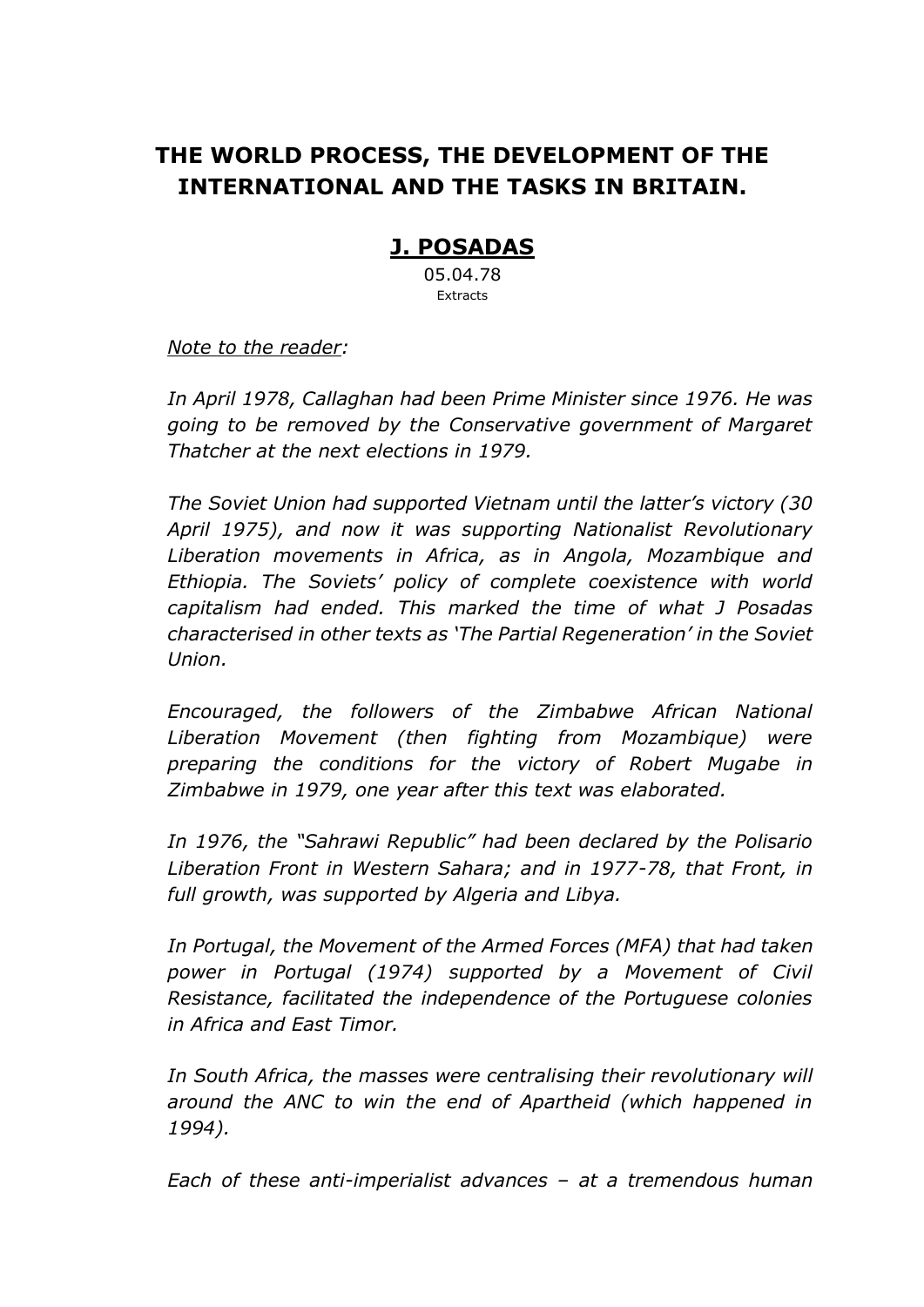*cost to the most exploited populations - was an encouragement for the left currents in the capitalist countries, as in the Labour Party in Britain, against their imperialist ruling class.* 

*Editorial, Sept 2016.*

#### **THE WORLD PROCESS, THE DEVELOPMENT OF THE INTERNATIONAL AND THE TASKS IN BRITAIN**

#### **J Posadas**

#### **5.4.1978, Extracts**

Dear comrades: The world process today forms a unity where imperialism seeks to hold back or divert the revolutionary process. Imperialism cannot stand the Soviet Union and the Communist parties. Its paramount concern is to stop them intervening. This is essentially what is happening in this stage.

World imperialism has difficulties containing the Soviet leaders nowadays. To make up for this, it meddles in the affairs of every European country to stop the Communists reaching governments. To reassure imperialism, various Communist parties have come up with the talk of 'euro-communism', but imperialism is not about to be reassured. It knows that if a Communist Party is elected, it will come under the pressure of the working class.

#### **The process in Britain is determined by the class struggle:**

The crisis of capitalism deepens and sharpens, and so does the class struggle. Imperialism knows that Communist governments will be forced to push capitalism aside, down or out. It vows to itself: 'Let's stop them before they find some Soviet road'.

The intervention of the USSR in Africa tilts the world balance of forces strongly to one side. What we call 'the world balance of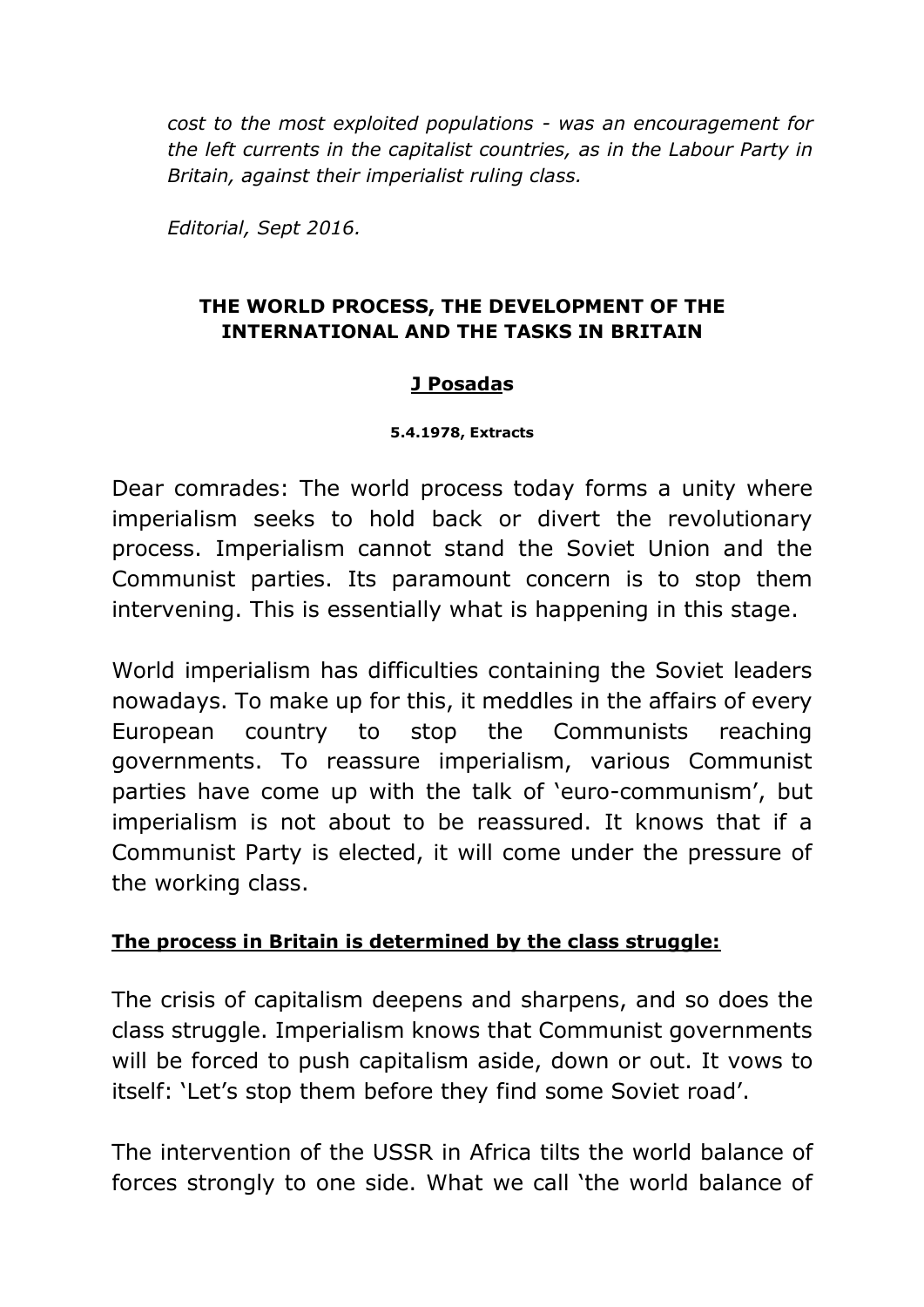forces' as expressed in Africa, for instance, is not just determined by Ethiopia, the Polisario Front, or Portugal. It is a world process. A world process finding form within a system-against-system confrontation. This is why you find imperialism implicated in every part of the world.

There is a strong quest for change in Britain, but the forces that decide in the world are not in Britain; those forces are not with the British parliament or with its MPs looking at the clock for teatime. The forces that decide in the world are those that drive the class struggle. The middle ground between the classes narrows. Individuals feel the need to side with the class struggle or stay with capitalism. Those who stay with capitalism lose the respect of the masses. This is the historic stage we are in.

## **The capitalist leaders have no concern for the human being:**

In North America, Britain, Germany and beyond, capitalism is engaged in a world campaign against the Workers States<sup>1</sup>. Although this campaign has failed. Few are those who support the Workers States' "dissidents"<sup>2</sup> . Absolutely no movement, big or small, has appeared anywhere to condemn Cuba's intervention in Angola. There is not a single capitalist country where the masses have demonstrated against Soviet support for Ethiopia, Angola or the Polisario Front. It is true that capitalism and Social Democracy have retained their power, but their political authority keeps dwindling and deteriorating.

Britain was once a world leader in science, literature, theatre and culture. It had a Lawrence Olivier<sup>3</sup> for instance, but this is finished. A cultural void has taken hold instead, and a

 $\overline{a}$ 

<sup>&</sup>lt;sup>1</sup> An enormous media campaign tried to anger the world masses against the Soviet and Cuban interventions in Africa, where the latter sent troops and support to fight Apartheid. Editorial.

<sup>2</sup> Intellectuals in East Germany and the USSR, mostly. Critics of, or dissenters from Communism. Supported politically by the capitalist West. Solzhenitsyn is an example.

<sup>&</sup>lt;sup>3</sup> Laurence Keer Olivier, 1907-1989; very famous English actor on stage, in films and on TV.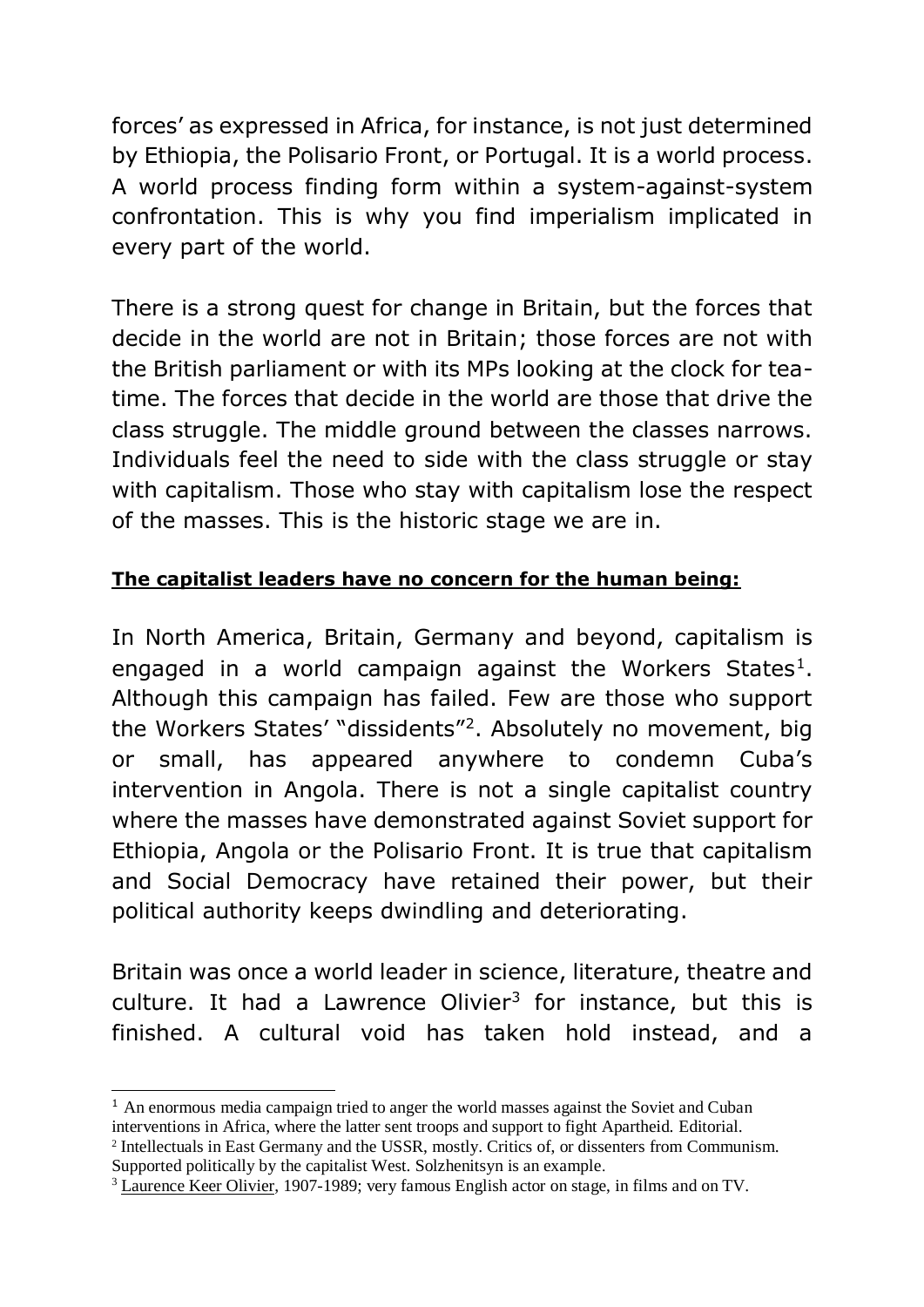decomposition. The production of science and culture for their own sake has stopped in Britain, and the standards of life for the population in Britain degenerates.

Germany, North America and Britain have stopped producing outstanding works of literature or art. In the scientific field, North America and Britain concentrate almost entirely on atomic research for the sake of weapons and engines of war. Their focus on atomic science is essentially driven by their war preparations, with a few productivity improvements thrown in, as by-products.

Beyond the drive to improve atomic use, there is a paralysis of intellect throughout the capitalist world. The large capitalist countries, Japan included, no longer contribute to human progress. In none of these countries do you see any concern for the human being. Their essential concern is narrowly focused on the survival of the capitalist regime - and this, by atomic means.

#### **Socially transformed Angola is superior to Britain:**

Britain had a high level of culture at one time, and we are told that Angola never had such a thing. The fact remains that Angola today is more cultured than Britain. It is more cultured because it is socially transformed. The basis for social change is cultural, and Angola today owns that cultural base. The British masses are not allowed to speak this truth, but they observe it, and they feel it. They see that the standard of human life is rising in Angola and that it degenerates in Britain. The British masses are not allowed to speak in terms of social transformation, but they know that Angola's success comes from its social transformation<sup>4</sup>.

In 1945, the world situation was revolutionary and its influence transformed Britain. The British Communist Party (CPGB) did not

<sup>&</sup>lt;sup>4</sup> Angola has accomplished the following transformation: Expulsion of imperialism, nationalisations and economic planning, as well as great strides against obscene inequality. Editorial.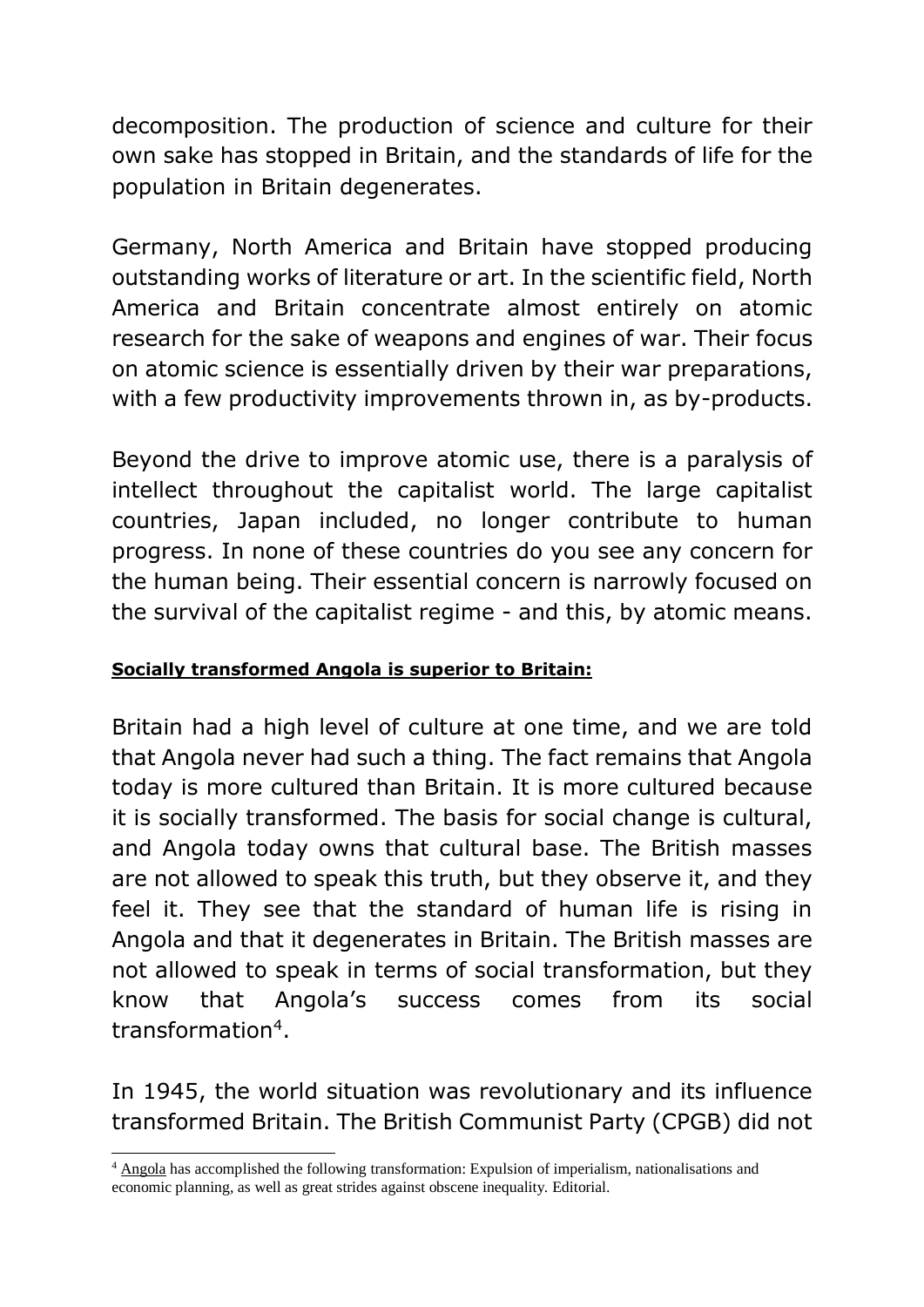advance, but the Labour Party did. Labour took a giant leap of programme and policies. It is remarkable that the Labour Party transformed Britain radically in 1948 with a left-wing extremely imperfect, doubtful, vacillating and insecure. Clearly, that particular radical change did not come from the Labour left. Then, where did it come from? It came from the world situation! Here you have a clear illustration of the power of persuasion of the world revolution, and a clear illustration of the power of the British masses to be persuaded by the world revolution.

In 1948, the British Labour Party went a long way to the left. It could have gone farther still, had it not been for the world Communist parties opting, erroneously, for a policy of alliance with capitalism. Communist leaders like Thorez and Togliatti<sup>5</sup> embarked upon a policy of peaceful coexistence with capitalism. The effect was to strengthen the right wing in all other workers' parties. In the British Labour Party, for instance, it became normal to think that capitalism is compatible with human progress. The fact that the Communist parties never corrected themselves shows in all their talk of 'euro-communism' and 'pluralism'<sup>6</sup> .

#### **Bring the world revolutionary experience into Britain:**

The way history developed allowed capitalism to dominate the workers' centres, the workers' political organisations and the main Trade Union Centres. In Britain, Germany and the United States, the workers' organisations are run by strong apparatuses

<sup>5</sup> Maurice Thorez, French Communist leader, 1900-1964. French Communist Party Sec: 1930-1964.

Palmiro Togliatti, Italian politician,1893-1964. Italian Communist Party Sec: 1927-1964.

<sup>6</sup> "*The economy does not advance through a mixture of Workers State and capitalism. The concepts of 'euro-communism' and 'pluralism' have no place in history. These notions are no use to human progress or growth. They are still-born. No Party can hope to endorse them and survive. There is a revolt about this against Santiago Carrillo (leader of the Spanish Communist Party). The same goes with the Communist leaders of Italy and France. In France, the Communist workers' base criticised and indicted its leadership in the recent electoral campaign*". J Posadas, in an unpublished Addendum to this text, same date.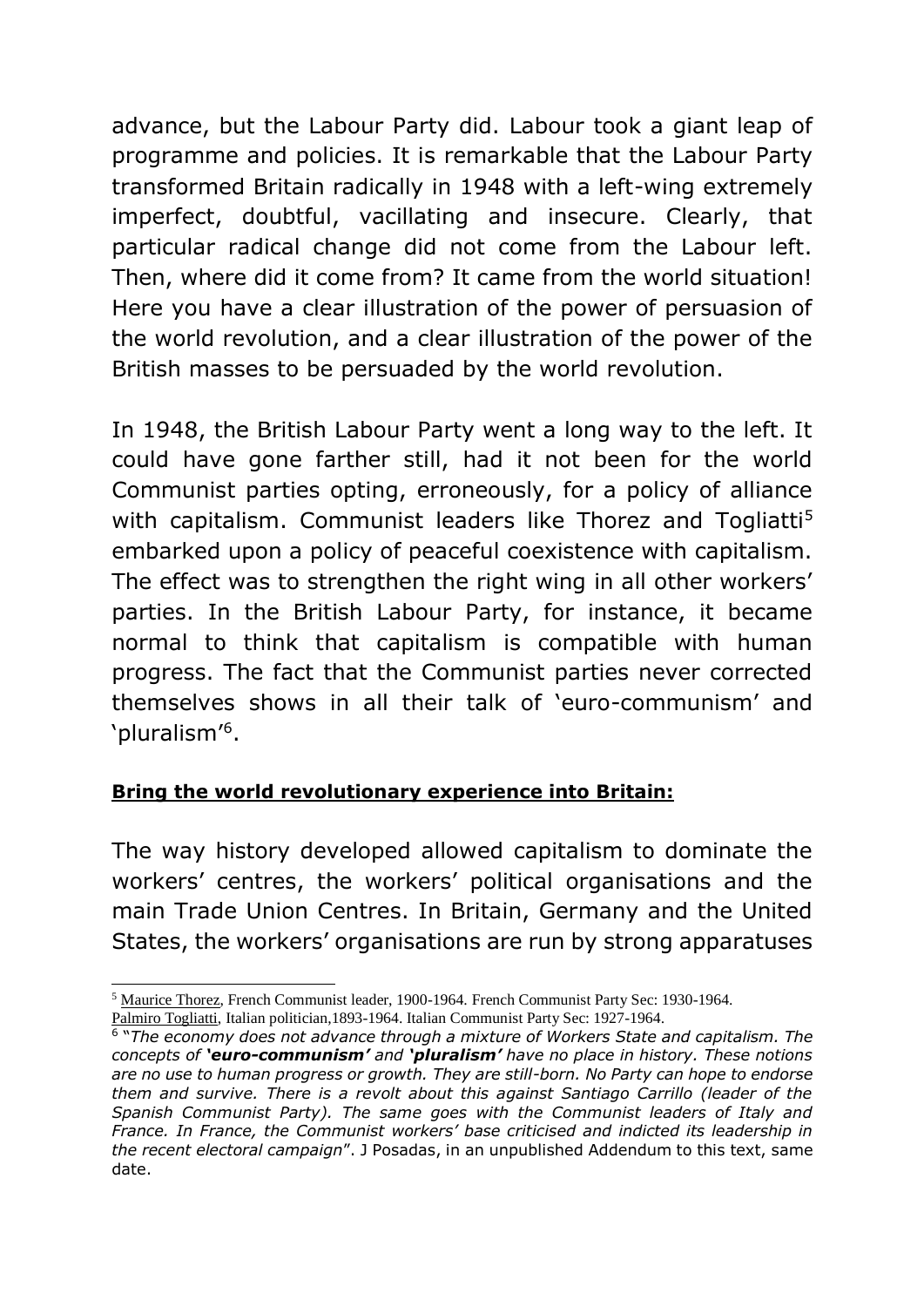dedicated to containing the influence and experience of the world masses.

The aim of those apparatuses is to rebuff the intelligence and knowledge of the world masses. This was never entirely successful in the past, and now it cannot continue. Left-wing leaders keep appearing in the capitalist countries, with the wish to understand the world. In the left in Britain, but also in Germany and the United States, there is a growing comprehension of the world process. The transformative power of this comprehension grows, and can only keep growing.

The analyses we make have yet to reach the Labour Party; but they will. British capitalism no longer impresses the world with its 'mighty economy'. This has ended. It is the Soviet Union now that is mighty. Here, we say 'Soviet Union' and not 'Soviet bureaucracy' because the Soviet Union is admired all over the world. It is admired for its strong economy and strong relation with the world masses. These attributes will eventually destroy the bureaucracy in the Soviet Union, in the Soviet Trade Unions, and beyond.

The craving of Angola for liberation is not a passing phase driven by a few leaders. Because there are Workers States, the world relation of forces is for liberation. The determination of the people of Angola is completely and irreversibly in tune with the world relations of forces. This is why the USSR sends support and weapons there. In the Sahara, the Polisario Front<sup>7</sup> have no shoes, but they have Soviet-supplied modern weapons. They learn to read and write in the very process of imposing their rights.

<sup>7</sup> Polisario: Popular Front of Liberation of Saguia el-Hamra and Rio de Oro, territory claimed by Morocco. The area is populated by indigenous people living in the desert. These declared "The Saharan Arab Democratic Republic" in 1976. It is now recognised by several governments in the world, and it is a member of the African Union. Editorial note, July 2017, based on BBC News 4.4.2017.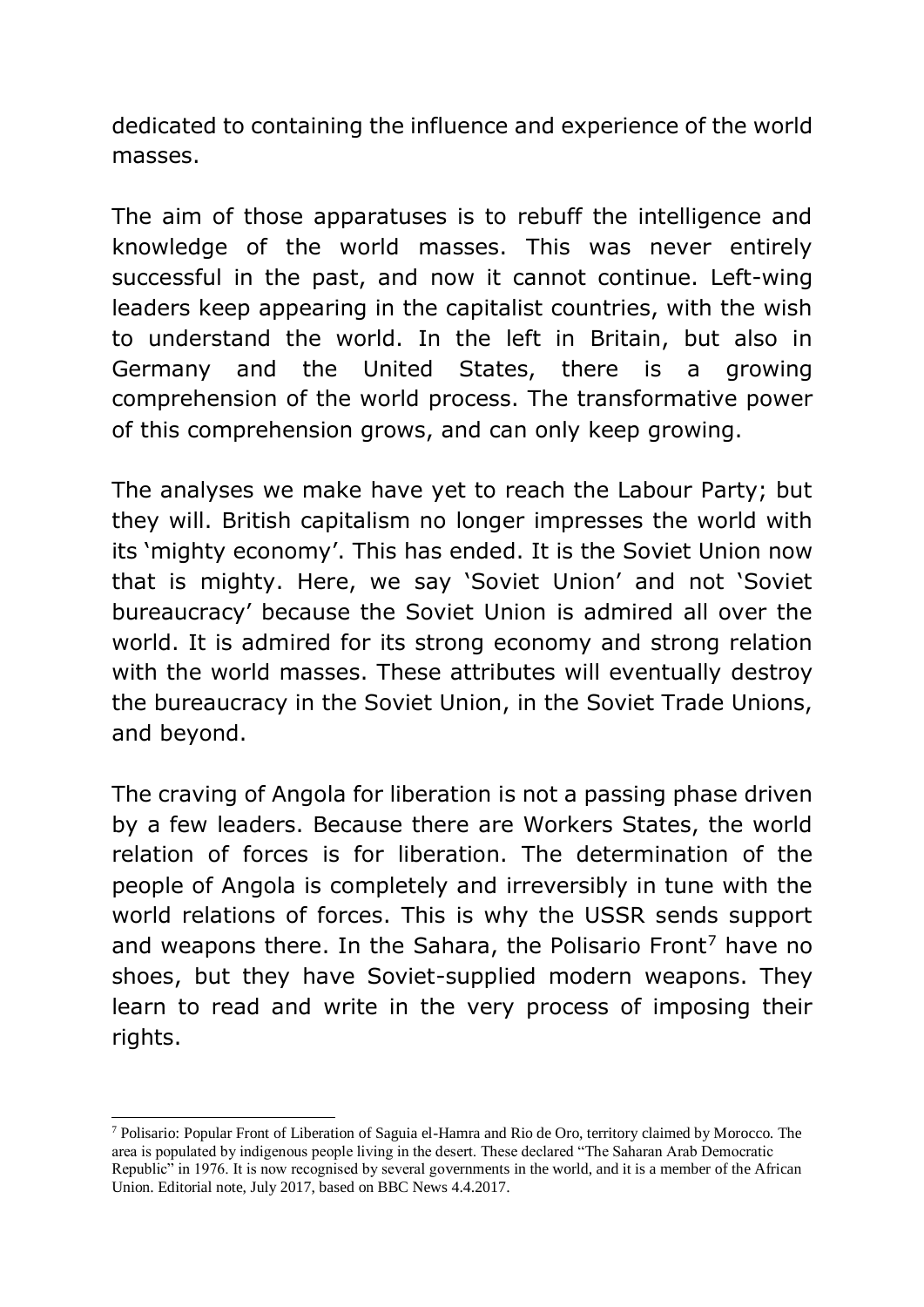In Britain, the left must feel joy on seeing how the leaders of the Polisario Front fight for their liberation. It must be a source of joy to them to observe the Polisario women and children intervening as leaders in their struggle. Things of that sort are not much talked about in Britain, but they will. Materially speaking, the Polisario have strictly nothing at all. The measures which they take, however, are the bricks that build Workers States. It is the world relation of forces that permits this, and Britain is part of that world.

### **The role, and the weakening of Social Democracy:**

It is not true that Portugal progresses under 'Socialist' Prime Minister Mario Soares<sup>8</sup>. With him, 'progress' is for a handful of capitalists. Social Democrats like Jim Callaghan<sup>9</sup> in Britain and Mario Soares in Portugal believe that capitalism will eventually restore the economy to health. This is why Soares returns the nationalised enterprises to the private sector. It is not that the people have wanted this, or called for it. It is only happening because the Communists and others - whose task it is to oppose Mario Soares - are failing to do so.

Although in a subtler form, the same goes for Britain. In Britain, capitalism has the Labour Party's apparatus to rely upon against social change. The Labour apparatus is capitalist. We insist in saying that it is a capitalist apparatus. It plays the conscious role of defending the capitalist system, and so does the Callaghan leadership. The Callaghan leadership is not mistaken: it is a capitalist leadership - whose role is to maintain the masses in the illusion of the possibility of improvements later, later always later... This does not allow for the development of a cultural and political life in the Labour Party. The only element

<sup>8</sup> Mario Soares, Portuguese politician, 1924-2017. Head of the Portuguese Socialist Party, Prime Minister or President of Portugal between 1976 and 1996.

<sup>&</sup>lt;sup>9</sup> James Callaghan, British Labour politician, 1912-2005. British Prime Minister 1976-79. Labour Party leader: 1976-1980.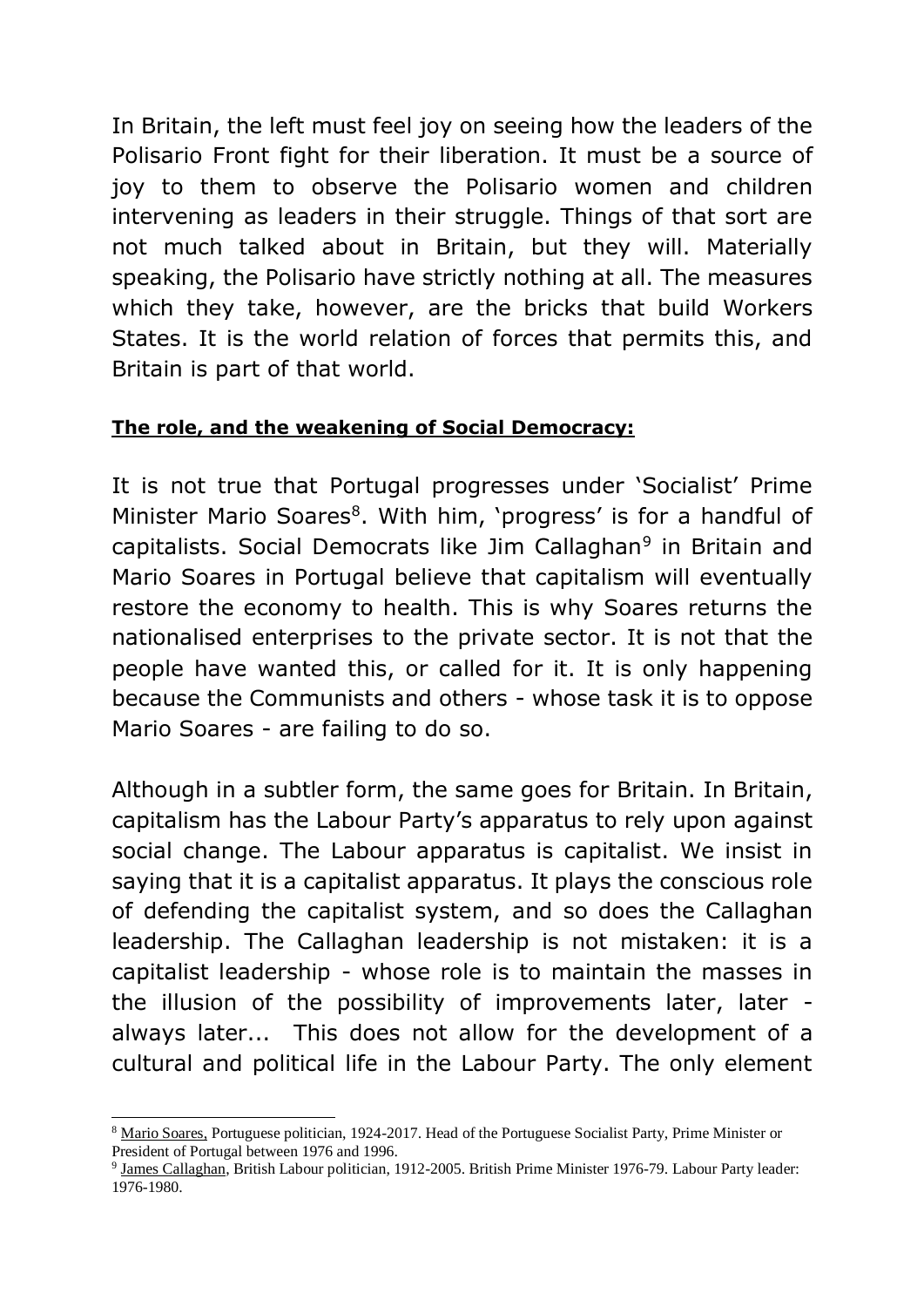of political life that Labour cannot entirely stifle is the limited one that comes up from the Trade Unions. Overall, this leaves the country with no scientific culture deserving of the name.

The influence of the world generally reaches Britain second hand, but the British people are moved when they see human progress happening in another country. The British masses, and not just the British workers, admire the social transformations that Ethiopia, Angola and Vietnam have made. If this were not so, Callaghan would just push the British workers back. Because the population supports the workers, Callaghan pretends to be on the side of social progress for workers. This is a fraud of course, because there is no social progress being made in Britain.

### **The forces for social transformation are already in place:**

The British masses are constantly demonstrating or on strike. About this, capitalism has no remedy apart from contention and economic regression<sup>10</sup>. The undulation of Callaghan's policies suggests that he fears a too direct clash with the masses politically. In the United States, a similar process forces Carter $11$ to give to his administration a democratic facade. It is the advance of the struggle of the world masses that imposes this sort of thing on capitalism.

The British workers do not wait for their MPs to return from their tea-breaks to organise anti-capitalist actions. And this is not special to Britain: what you see in Britain is the local expression of what happens in the class struggle on a world scale. In Britain, the class struggle gnaws at the authority of British capitalism. It makes capitalism think twice before attacking the working class and masses too boldly.

 $\overline{a}$ 

<sup>&</sup>lt;sup>10</sup> Cuts in social security, attacks on the workers' wages and conditions, the cheapening and adulteration of all products – particularly food, etc. Editorial.

<sup>&</sup>lt;sup>11</sup> Jimmy Carter, President of the United States, 1977-1981.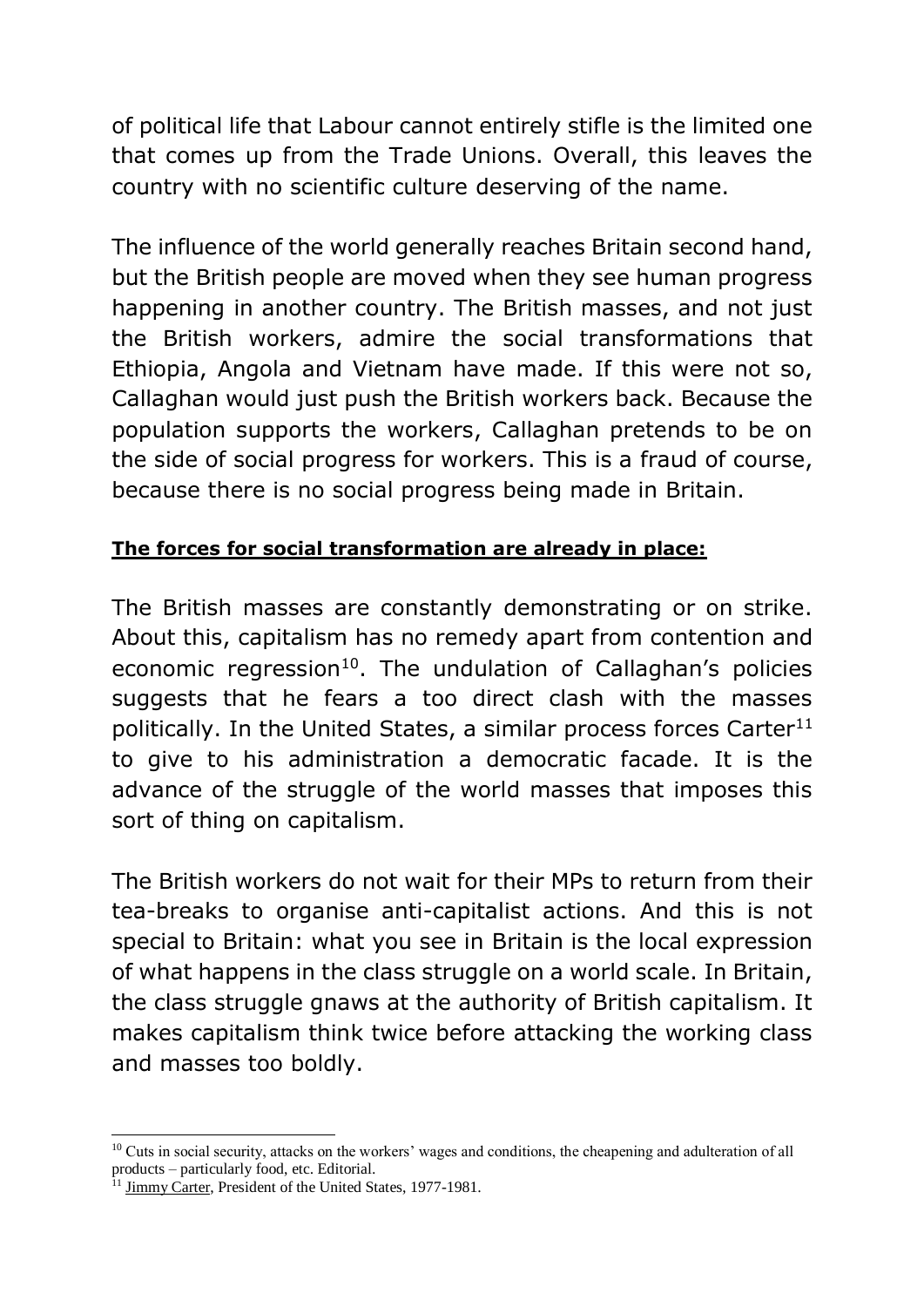Forces of social transformation are maturing in Britain. They already exist. Their political expression is not as clear as it could be, because more preliminary changes are still needed, particularly in the workers' organisations and the workers' parties. The masses cannot rise and intervene until those changes have taken place.

The British masses feel the acuteness of their situation without being able to give full expression to their understanding. When they find their voice, Britain will transform radically, and all at once. Political changes will follow each other at great speed. New leaderships will suddenly appear - and the MPs will not be there because they will be having their tea.

## **The centralisation of Labour:**

In Britain, much of the Trade Union and working class tradition passes through the Labour Party. This fact played a crucial role in slowing down the penetration of communist ideas. This was then compounded by the lack of proletarian functioning in the Labour Party, with the result that, on the whole, the echoes of the world revolution always reached Britain at one removed.

The world revolution reaches the Workers States<sup>12</sup> and the Communist parties much more directly. The drawback in their cases is that they do not turn this advantage into programme. They take steps forward, but often only because the revolution leaves them no choice. The result is that they do not beam back to their masses the full force and significance of the relations in the world.

This happens because the Communist parties and the Workers States evade the programme and the policies of social transformation.

<sup>-</sup><sup>12</sup> There were many Workers States in the 1970's: China, USSR, Cuba, Vietnam, N. Korea, the countries of Eastern Europe, and more.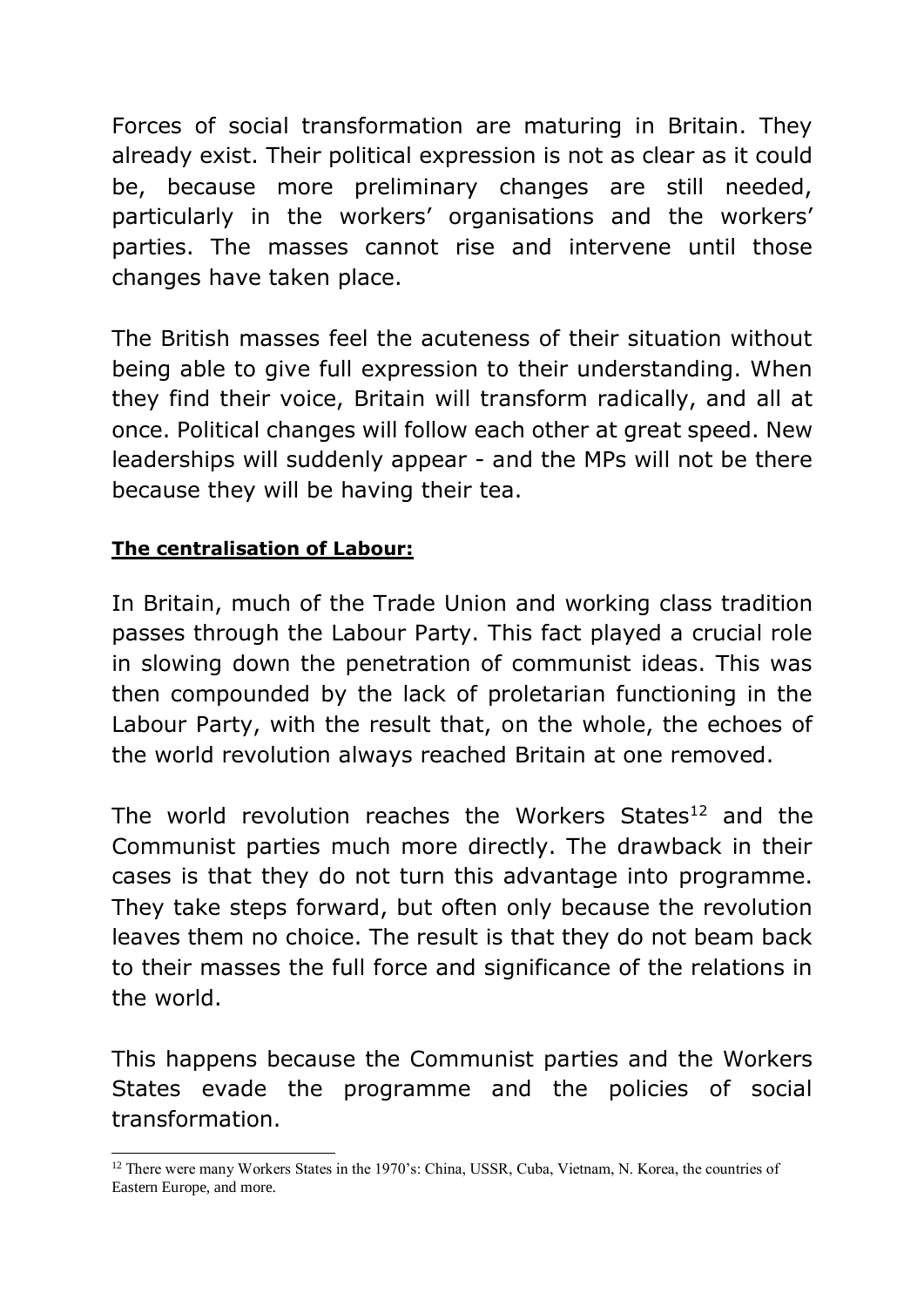The Communist, Socialist and Trade Union leaderships do not use the recurring economic and social crises of capitalism. They do not use either its permanent crisis. This reduces enormously the possibilities that offer. It makes the working class and masses miss opportunities. It hampers their ability to concentrate their human determination and their will to struggle.

### **There is no 'British Road' to Socialism:**

Britain is no longer 'the island' which it thought itself to be in the past. Today's global events exert a much more direct influence in Britain than they used to do. However, there is still the screen and obstacle of the British working-class apparatus in the way. This apparatus is not just in the Labour Party, but in the Trade Unions too, and in the Communist Party<sup>13</sup>.

The British Communists do not discuss on the basis of the dialectical method. In not posing the end of the monarchy, they bend the knee to the structure and apparatus of British imperialism. Their *British Road to Socialism* assumes that Britain is special and unlike anywhere else; but Britain is not special or unlike anywhere else. As Lenin explained to H E Wells<sup>14</sup> when the latter paid Lenin a visit.

With the *British Road*, the British Communists live outside the reality of life. They cling to the defunct tranquillity and allpowerfulness of British capitalism. As it unfolds, the historic process demonstrates that Britain is not special, and that there is no British Road to Socialism. The process runs counter to this concept. It runs counter to the leaders who hold on to it. It runs counter to their view of the world.

### **No more tranquillity to be had for the Labour apparatus:**

<sup>13</sup> This refers to the **CPB,** that was the CPGB until 1977, one year before this text.

<sup>&</sup>lt;sup>14</sup> Author of the book "*Russia in the Shadows*", published 1921. Visited Gorky and Lenin in the USSR.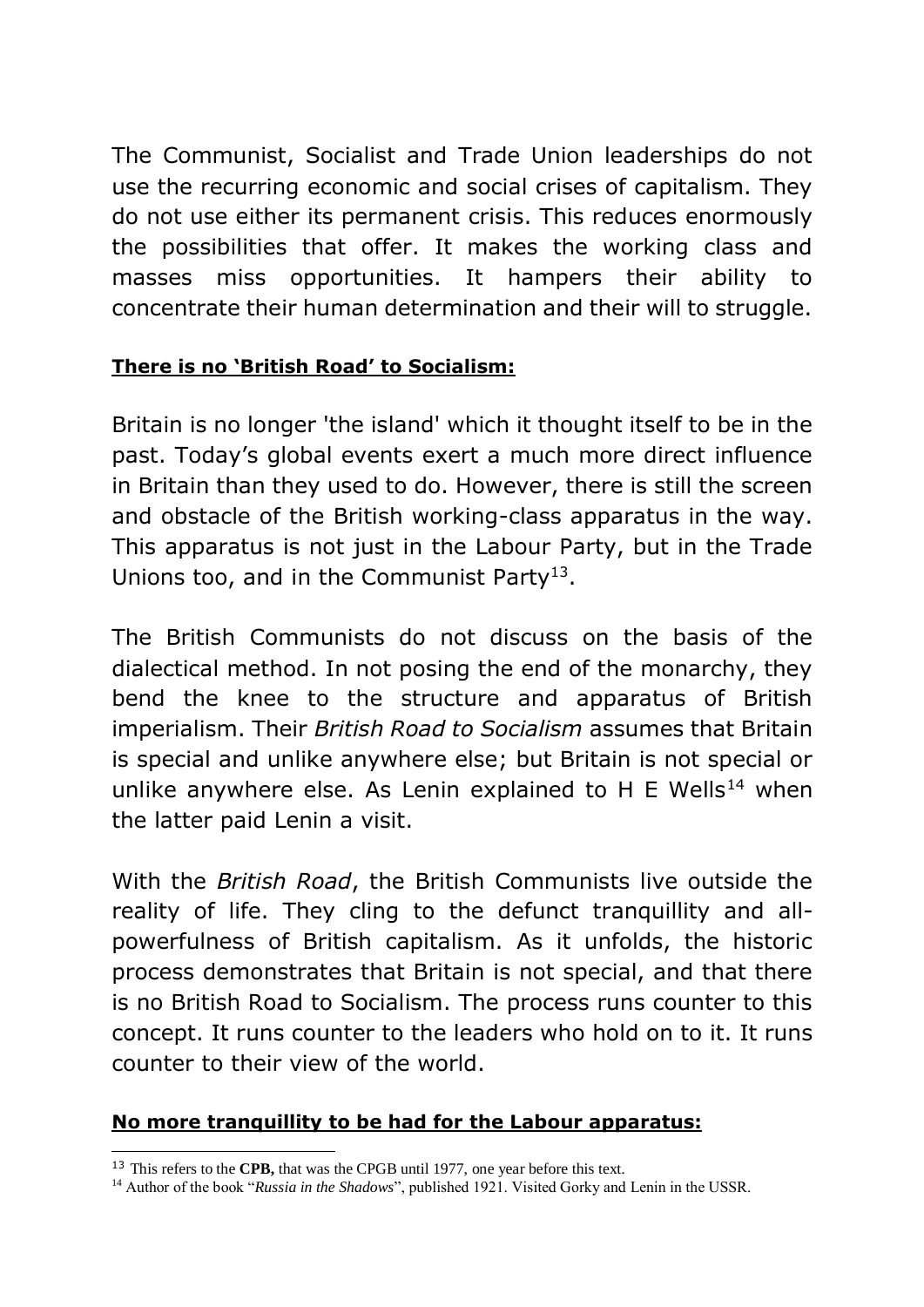The constant unrest in the British working class shows that the world process of the class struggle does find its way to the Labour Party and Trade Unions. Our comrades need to elevate their capacity and preoccupation to understand how this is happening. They need to discuss it, to guide the changes happening in the Labour Party, and to encourage the formation of left Labour currents.

The Labour bureaucracy moves with great arrogance, but its apparatus makes it incapable of scientific reasoning. We have made it our task to develop the method of analysis based on scientific reasoning. This makes us capable of formulating the ideas that those on the Labour left require. It enables us to name the policies that correspond better to their progressive aims.

Along with Germany and the United States, Britain is one of the places with the least knowledge about dialectical analysis. In those countries, Marxism has been carefully pushed aside, discarded or ignored; the remarkable thing however is that there are no systematic movements against Marxism in the intellectual circles of those countries.

It is the third time now that the SDP Youth<sup>15</sup> takes a stand to the Left of the SDP<sup>16</sup>. Some SDP MPs recently voted against their Party about a repressive law. The SDP in government never faced this kind of rebellion before. The disagreement must have gone deeper than pretended because those MPs were expelled. They were expelled to stop others in the Party being influenced.

What stimulates the left in the SDP is the advance of the world revolution and its impact on Germany. When the world finds its way in an apparatus as thick as the German SDP, it is because

<sup>&</sup>lt;sup>15</sup> Young Socialists in the Social Democratic Party of Germany. Also called 'the Jusos',

<sup>16</sup> **German Social Democratic Party**, still member of the Second International today, like the British Labour Party.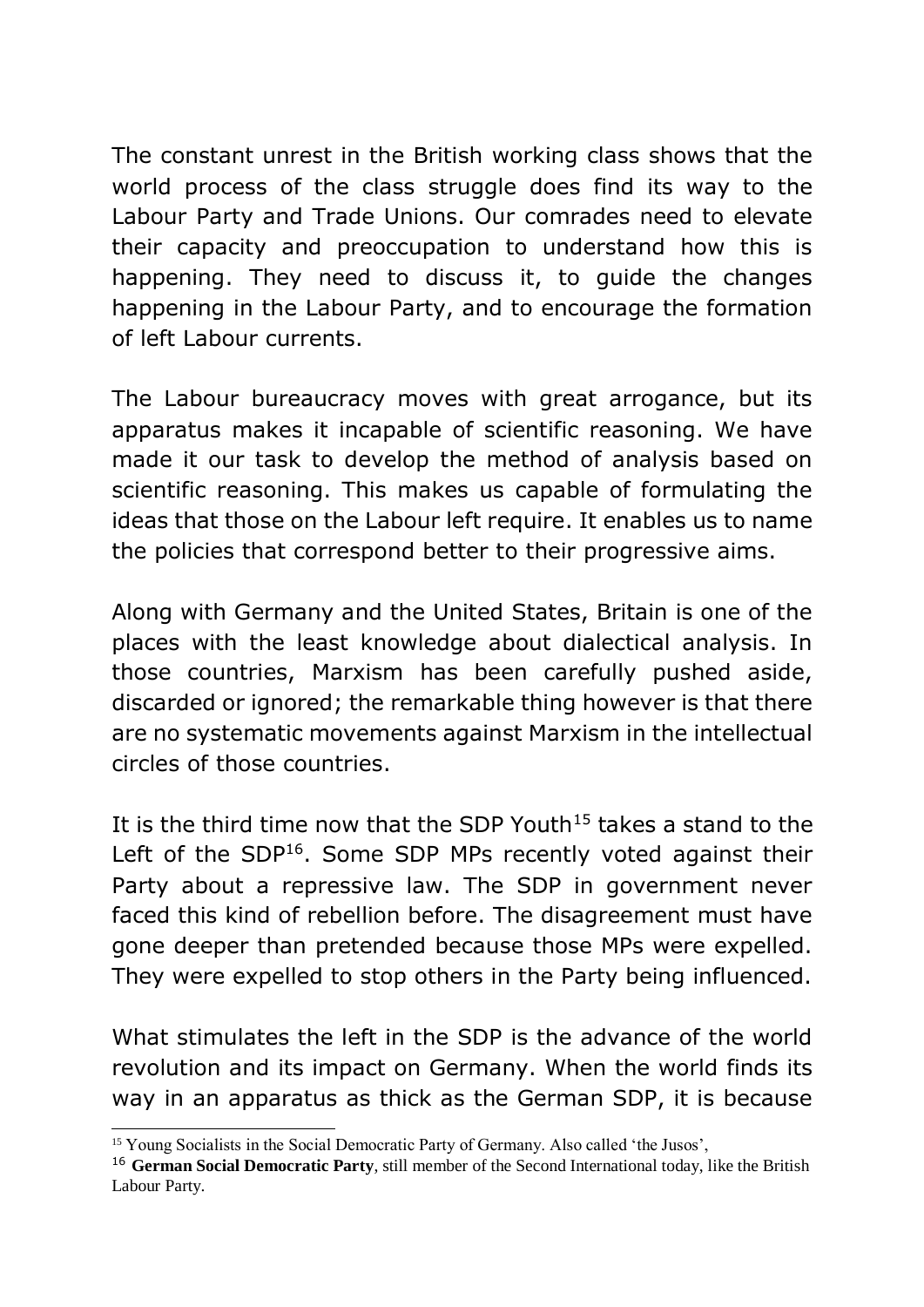the capitalist system has lost the strength to cut Germany off from the world. The standard of living declines in Germany, unemployment grows and there is deterioration in every way.

German capitalism is still strong, but it was recently defeated in the two major strikes of the Printers and the Engineers. The workers could have gone further, had the Union leaderships been prepared. Strikes and popular committees hampered capitalism a good deal. The Police Union reaffirmed its affiliation to the German Workers Centre; $17$  all in all, the Trade Unions put up a fair fight.

In these events in Germany, you see signs of what is coming to Britain. In Britain, the conditions will be different of course, but the bureaucratic leaderships of the Trade Unions and of the Labour Party will have to give ground. The bourgeois apparatus of Social Democracy can no longer impede, oppose, repress or ignore the workers' in the way of the past. The general direction of the process demands change, change and more change.

## **The Labour-Trade Union apparatus is in trouble:**

Generally speaking, there is little political life in Britain and Germany. There are few assemblies, mass meetings or political events. The bureaucratic apparatus of the working class leaves no room for any anti-capitalist suggestion, proposal, petition or initiative. It thwarts the workers' struggles before they can start. It wants to hear nothing of progressive ideas or programmes; but it is this apparatus, and the leaderships behind it, that are in trouble now.

We are reaching the point where nothing more can be gained from capitalism without the involvement of the masses. Nothing can be defended now without the Trade Unions having to fight

<sup>-</sup><sup>17</sup> The German TUC is called the DGB. Formed in 1949. Had 6 million workers in 2011.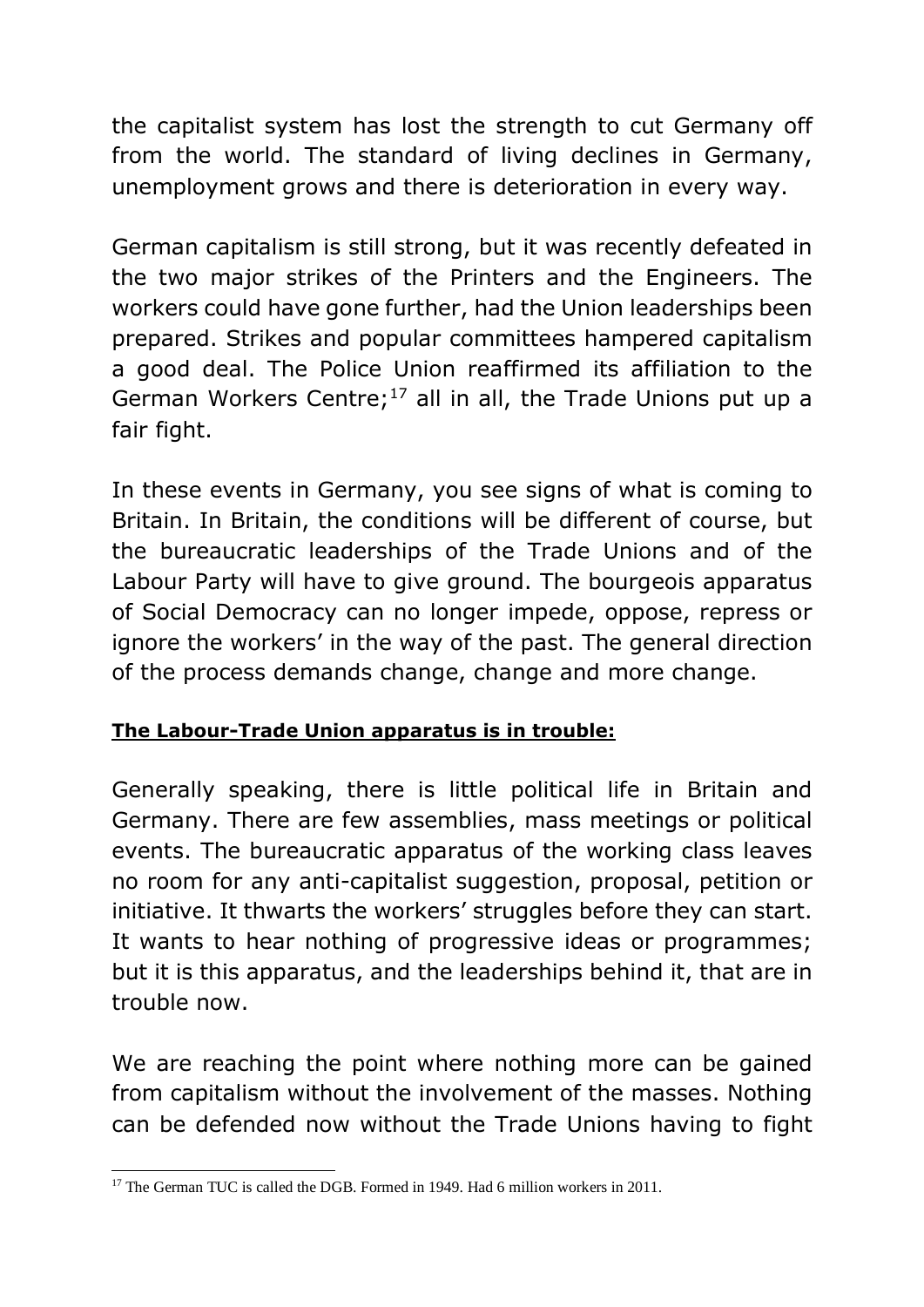for it. This applies as much to Germany as to Britain. Although the workers' struggles are still too dependent on the Trade Union bureaucracy, the British Unions already play an important political role.

In Britain, the function of the Trade Union bureaucracy is to keep Trade Union action limited to what the bourgeois apparatus of the Labour Party is ready to accept; but this cannot last for ever. The world relation of forces runs counter to this.

Mind also that not every layer in the Labour Party is part of the bourgeois apparatus. To justify its existence, the Labour Party must remain distinct from the Tories. This forces it to keep links with the masses and to keep looking for support. This is why the Labour Party cannot do without some sort of Labour left. This Labour left can be very much curtailed, but it cannot be done away with; as soon as it can, the Labour Party apparatus offers it careers, posts, and titles to keep it wedded to the apparatus of imperialism $^{18}$ .

Countries politically backward like Germany, Britain and North America - backward in relation to the progress of history - are the result of a previous stage. What the world masses achieve in the way of liberations and revolutions runs counter to this backwardness. The world process imposes itself upon every country. Change is needed. It is pressing. The need for change is pressing against everything, everywhere.

### **Never think that the Labour Party apparatus is omnipotent:**

Social Democratic leaders like Jim Callaghan in Britain and Mario Soares in Portugal never refer to the immense economic and social progress represented by the Soviet Workers State. They

<sup>-</sup><sup>18</sup> On certain occasions, the Labour Party is referred to as: *Her Majesty's Loyal Opposition*. Editorial.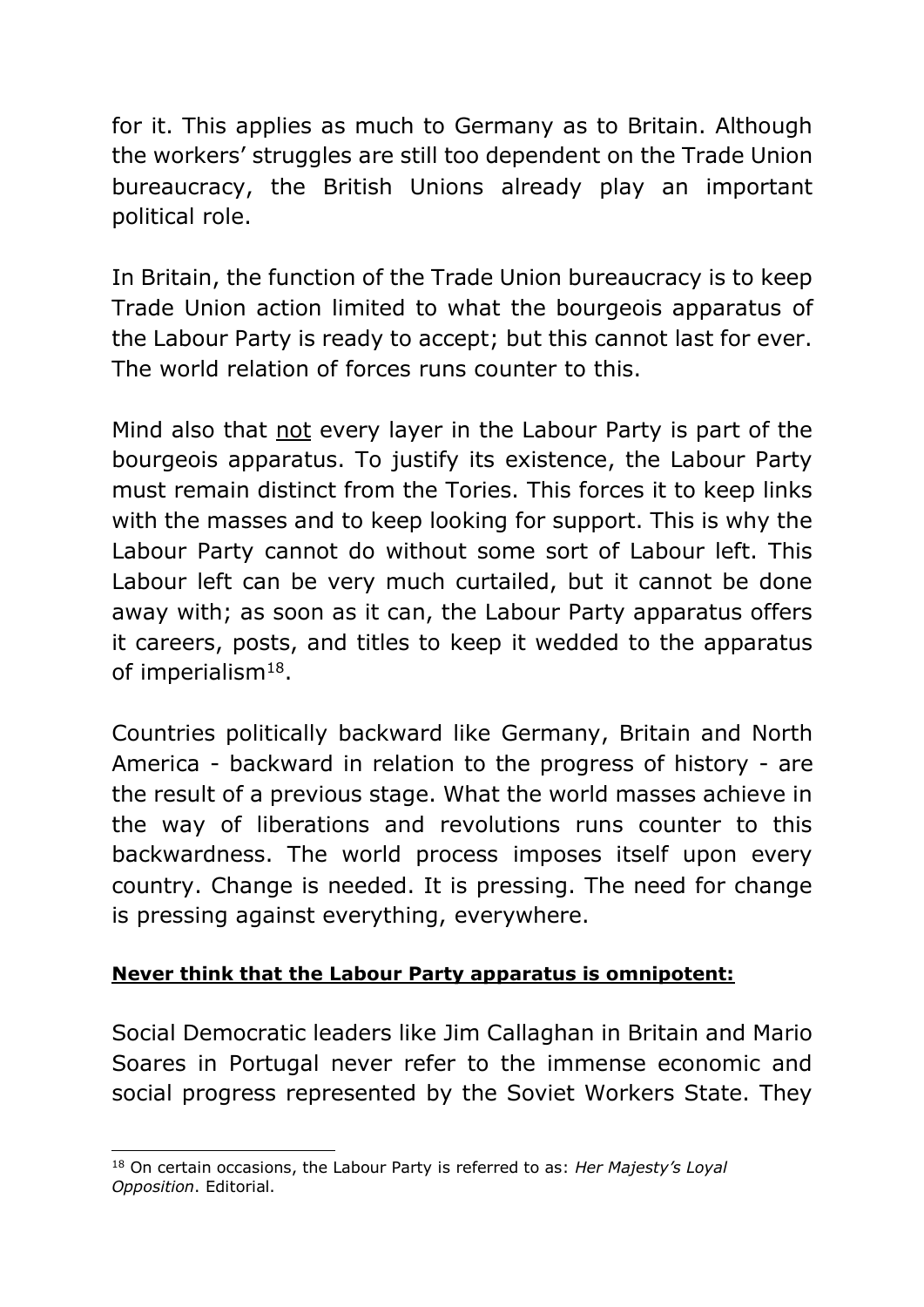never mention the qualitative leap in the elevation of life which the Soviet Union has brought to ordinary humanity. They never mention that the nationalised-and-planned form of property is the source of such a progress. When they speak of the USSR, they never say that its transformation took only 20 years, and that it transformed the world into the bargain! Not a word about any of this!

Although the 'socialist' leaders of Britain and Portugal are blind to the superiority of the USSR, they never fail to detect a 'lack of liberty' in the USSR. They have a fixation on the 'Stalin' of the past, and 'the poor USSR's dissidents' of today. Mario Soares cannot admit that the deprivation observable any day in his country does not exist in the USSR: unemployment, hunger, lack of housing, lack of water, lack of transport, lack of medical attention. No mother gives birth without hospital back-up in the USSR, but Soares has only two concerns: 'USSR-oppression' and 'poor USSR's dissidents'. Soares says that he stands for 'freedom' – yes, but freedom for whom?

The masses know all this, but they cannot speak up. They cannot have a voice without organs of social power of their own. It is to stop the formation of those organs of social power that the bureaucracies in the Socialist parties, in the Labour Party and in the Trade Unions impose themselves. They impose their power to stop the formation of working class power. These apparatuses are not omnipotent however. Stalin's apparatus was stronger than them all, and he was got rid of. It is the progress of history that got rid of Stalin<sup>19</sup>.

In the last instance, the apparatus does not determine life. It is transitory. Its transitory existence can last twenty, thirty or forty

<sup>19</sup> 'Socialism in one country' died after 1945. New Workers States and Revolutionary States became formed (some were prepared as early as 1943); and to survive as a Workers State, the USSR had to start supporting the Nationalist Revolutions of the world. Editorial.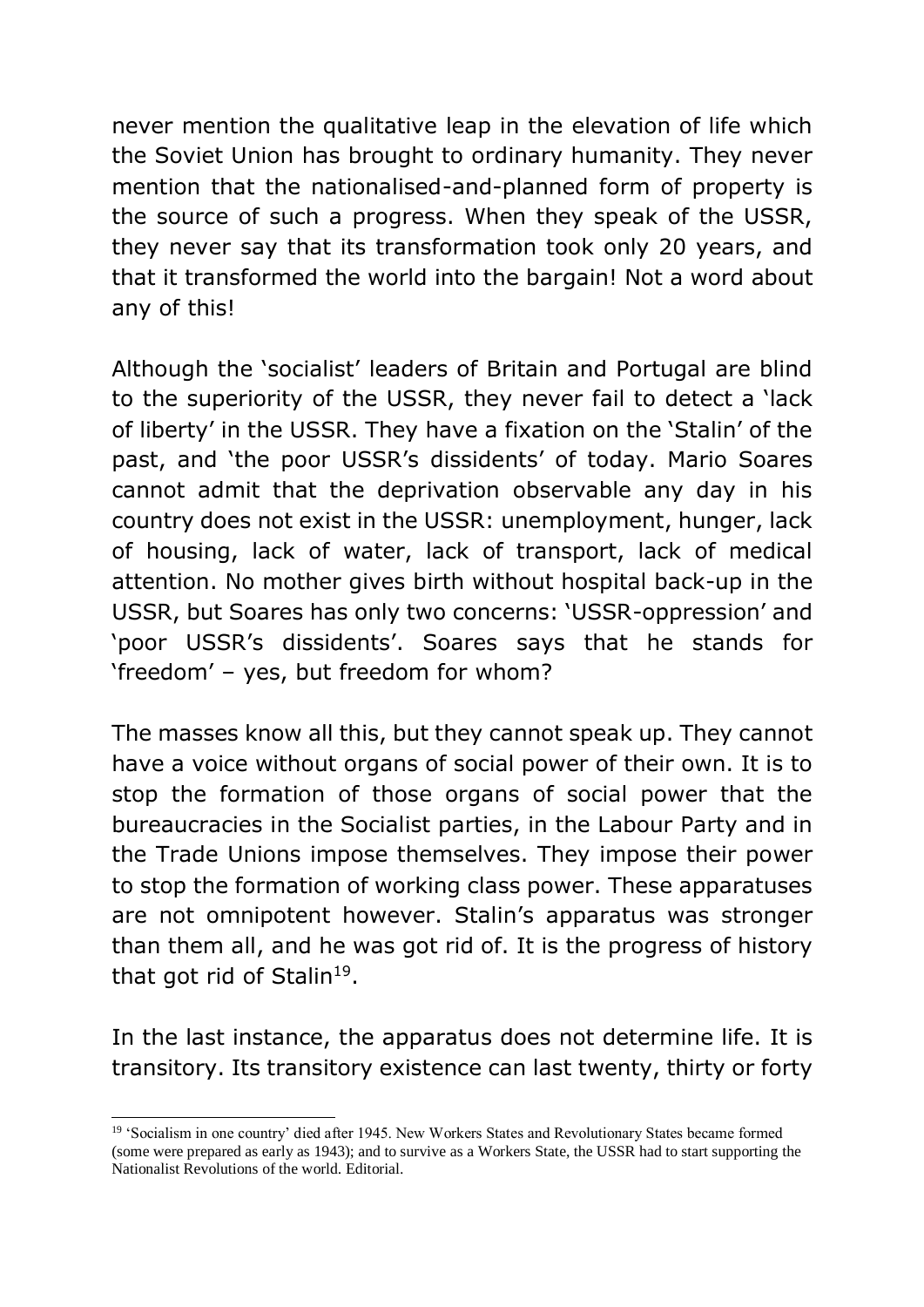years, like Stalin's, but nothing more. It cannot dictate to history because it does not organise the progress of history. It can stand up for a while, but the need for the economic, scientific and technical progress of society eliminates it.

#### **Technology calls for economic planning:**

Unemployment cannot be absorbed by capitalism any more. The only way capitalism can continue to do this is through war. This is why all the roads that capitalism tries to take, all its stances, movements and preparations point towards war<sup>20</sup>. The capitalists themselves are aware that their system decomposes, and that war is their last hope.

Unemployment is fast becoming the biggest problem of capitalism. Unemployment brings mass mobilisations, uprisings, revolutions; and this, all the more inevitably for people knowing that Workers States can now be made, that they have no unemployment and that they are viable. Everyone in the world knows that there is no unemployment in the Workers States.

The masses of the capitalist countries support the world liberation movements; they agree that Africa, Asia and Latin America, should be free. Indeed, they wish the same for the United States and Europe! As liberation movements continue to spring up, their influence in the capitalist countries goes on growing. This process is further encouraged by Soviet support. If the USSR continues to support these movements, revolution will win in the world.

Technology is the result of science, but it contributes to science too. It improves scientific knowledge in the fields of its use and practical application. Because this uncovers new elements of knowledge, technology pushes upwards the ability to think

<sup>-</sup><sup>20</sup> Read for example: *A war has begun. Break the silence*, John Pilger, 20.3.2016